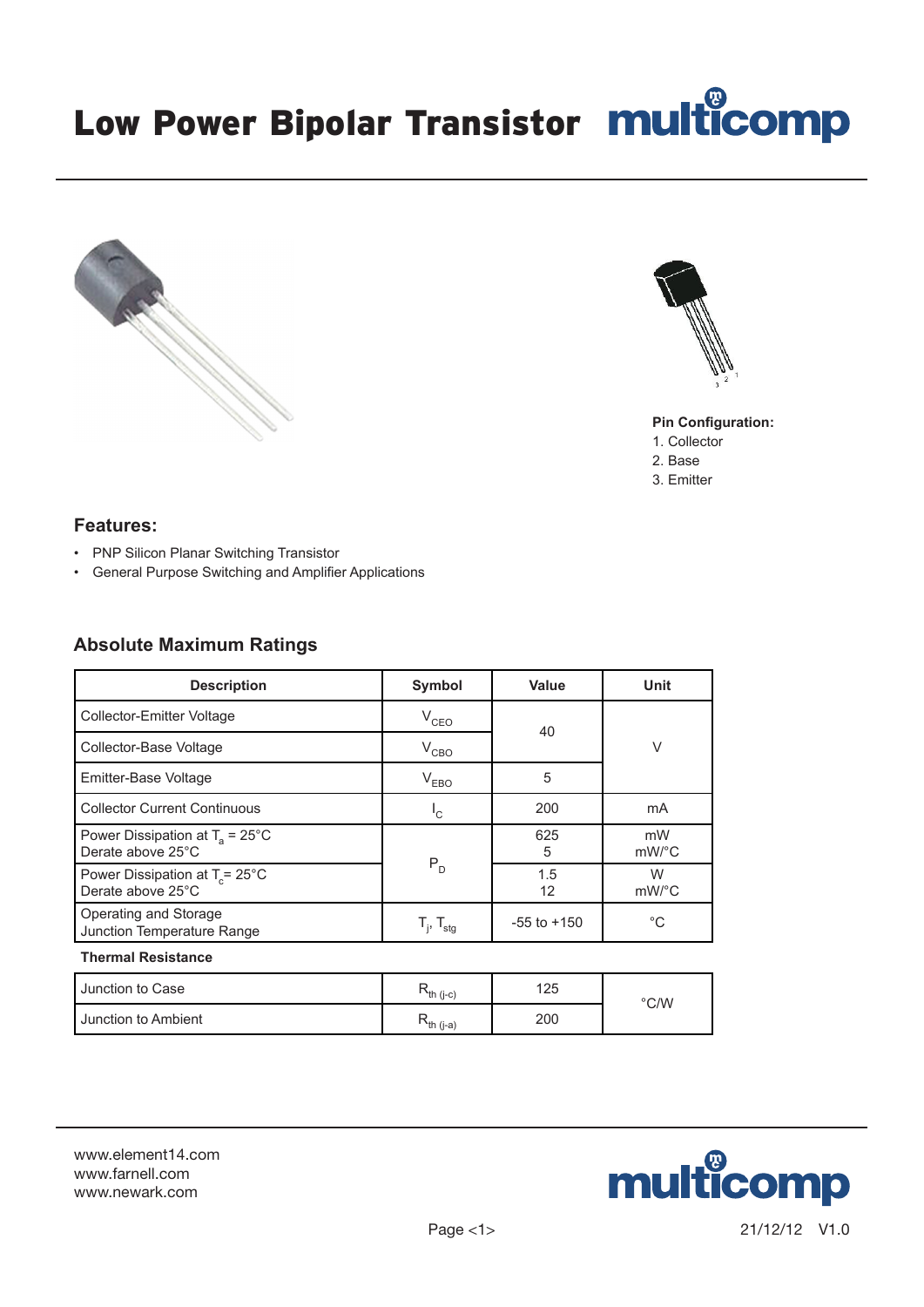Low Power Bipolar Transistor multicomp

# Electrical Characteristics ( $T_a = 25^{\circ}$ C unless otherwise specified)

| <b>Description</b>                          | Symbol                 | <b>Test Condition</b>                                                                                                                                                               | 2N3906                                  | Unit |
|---------------------------------------------|------------------------|-------------------------------------------------------------------------------------------------------------------------------------------------------------------------------------|-----------------------------------------|------|
| Collector-Emitter Voltage                   | $V_{CEO}$ <sup>*</sup> | $I_C = 1 \text{mA}, I_R = 0$                                                                                                                                                        | >40                                     | V    |
| Collector-Base Voltage                      | $V_{CBO}$              | $I_C = 10 \mu A$ , $I_F = 0$                                                                                                                                                        |                                         |      |
| Emitter-Base Voltage                        | $V_{EBO}$              | $I_F = 10 \mu A$ , $I_C = 0$                                                                                                                                                        | >5                                      |      |
| Collector-Cut off Current                   | $I_{CEX}$              |                                                                                                                                                                                     |                                         | nA   |
| Emitter-Cut off Current                     | <sup>I</sup> BL        | $V_{CF}$ = 30V, $V_{EB}$ = 3V                                                                                                                                                       | $50$                                    |      |
| <b>DC Current Gain</b>                      | $h_{FE}$ *             | $I_C = 0.1$ mA, $V_{CE} = 1V$<br>$\tilde{I}_C$ = 1mA, $V_{CE}$ = 1V<br>$V_{C}$ = 10mA, $V_{CF}$ = 1V<br>$V_C = 50 \text{mA}, V_{CF} = 1 \text{V}$<br>$V_{C}$ = 100mA, $V_{CF}$ = 1V | >60<br>>80<br>$100 - 300$<br>>60<br>>30 |      |
| <b>Collector Emitter Saturation Voltage</b> | $V_{CE (sat)}$ *       | < 0.25<br>$I_C = 10 \text{mA}, I_R = 1 \text{mA}$<br>< 0.4                                                                                                                          |                                         | V    |
| <b>Base Emitter Saturation Voltage</b>      | $V_{BE (sat)}$ *       | $I_C = 50 \text{mA}, I_R = 5 \text{mA}$                                                                                                                                             | $0.65 - 0.85$<br>< 0.95                 |      |
| <b>Small Signal Characteristic</b>          |                        |                                                                                                                                                                                     |                                         |      |

| <b>Transistors Frequency</b> | $f_T$           | $I_C$ = 10mA, $V_{CE}$ = 20V, f = 100MHz                                              | >250        | <b>MHz</b>       |
|------------------------------|-----------------|---------------------------------------------------------------------------------------|-------------|------------------|
| <b>Output Capacitance</b>    | $C_{ob}$        | $V_{CB}$ = 5V, I <sub>F</sub> = 0, f = 100kHz                                         | < 4.5       |                  |
| Input Capacitance            | $C_{ib}$        | $V_{BE}$ = 0.5V, $I_C$ = 0, f = 100kHz                                                | ~10         | pF               |
| Small Signal Current Gain    | $h_{\text{fe}}$ | All $f = 1kHz$                                                                        | $100 - 400$ |                  |
| Input Impedance              | $h_{ie}$        |                                                                                       | $2 - 12$    | $k\Omega$        |
| <b>Output Admittance</b>     | $h_{oe}$        | $I_C$ = 1mA, $V_{CE}$ = 10V                                                           | $3 - 6$     | $\mu\Omega$      |
| Voltage Feedback Ratio       | $h_{re}$        |                                                                                       | $1 - 10$    | $\times 10^{-4}$ |
| Noise Figure                 | NF              | $I_C$ = 100μA, V <sub>CE</sub> = 5V<br>R <sub>s</sub> = 1kΩ<br>$f = 10$ Hz to 15.7kHz | $<$ 40      | dB               |

#### **Switching Time**

| Delay Time   | ٠d | $V_{CC}$ = 3V, $V_{BE}$ = 0.5V              | $35$  |    |
|--------------|----|---------------------------------------------|-------|----|
| Rise Time    |    | $I_C$ = 10mA, $I_{B1}$ = 1mA                |       |    |
| Storage Time | ۰s | $V_{\text{CC}}$ = 3V, I <sub>C</sub> = 10mA | < 225 | ns |
| Fall Time    |    | $I_{B1} = I_{B2} = 1 \text{mA}$             | < 75  |    |

\*Pulse Condition : Pulse Width = 300μs, Duty Cycle = 2%.

www.element14.com www.farnell.com www.newark.com